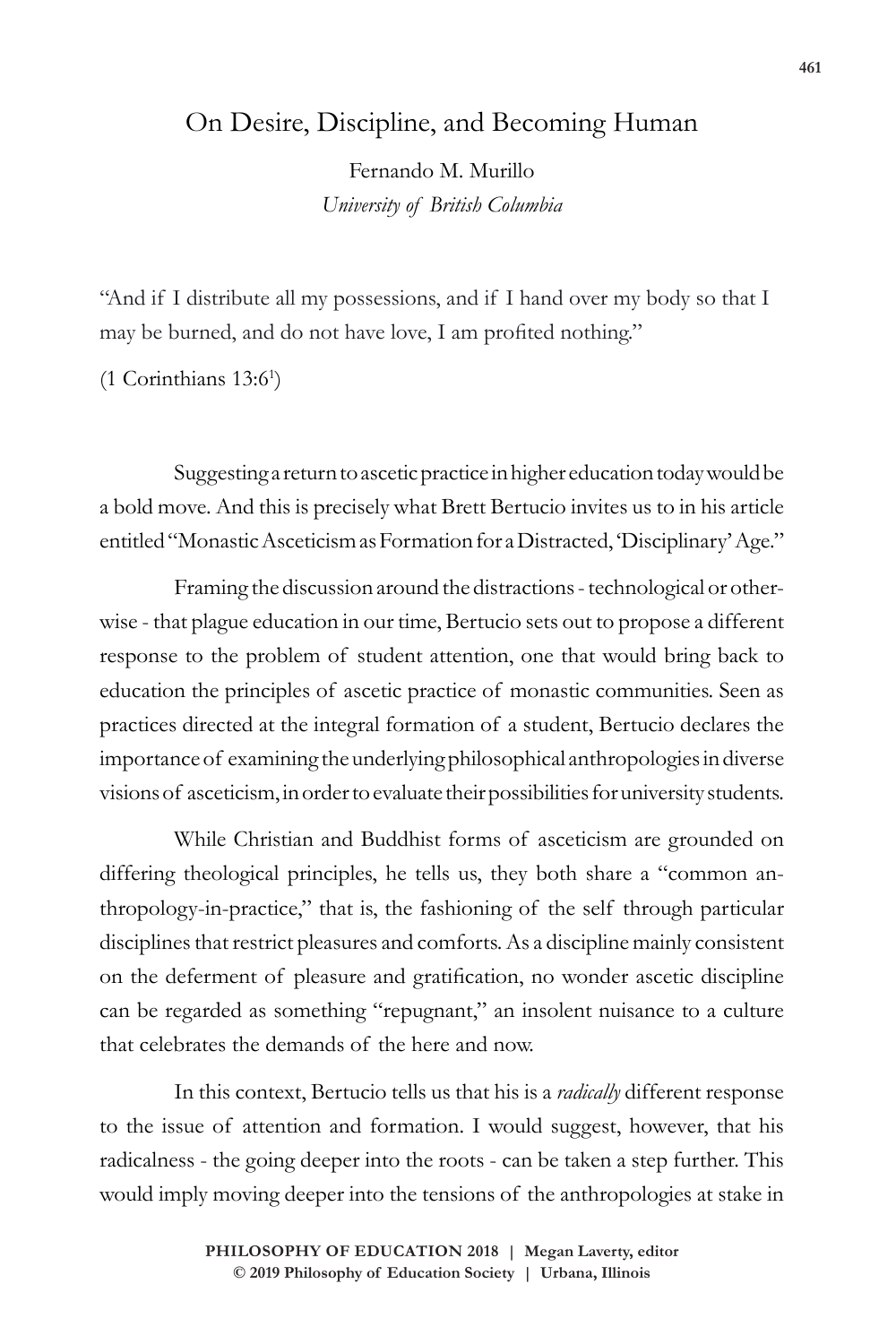the practices of formation of the self, and away from the anecdotal "success stories" from the classroom, like those that report a 200 percent increase in their awareness.

The author is right in declaring that the essential task in evaluating a potentially educational practice lies in the examination of its philosophical anthropology. This becomes apparent in Kant when, in positing three fundamental questions for philosophy –what can I know, what should I do, what may I hope– he makes it clear that all three can be answered through a fourth one: what is man.<sup>2</sup>

My response, then, will focus on the anthropological tension in the relation between self and world in regard to the process of formation, a process we can confidently refer to at this point as *Bildung*. This term will help us emphasize the distinction between educational experience as formation from practices of schooling, such as instruction. This demarcation proves to be crucial in Bertucio's project, as the search for possibilities of application always risk falling into the trap of instrumentalism, means to an end mindset, and ameliorative compulsions.

The notion of a need for self-cultivation, which the article shows as a shared aspect in both Eastern and Western forms of asceticism, points to a primordial anthropological understanding: that as human beings we are born in a state of incompletion. Although this basic premise for educational activity became famous in Kant´s dictum that "man can only become man by education,"<sup>3</sup> the idea is already present and more fully developed in Comenius' 1657 *Didactica Magna*. Building on the principle that "if a man is to be formed, it is necessary that he be formed by education,"<sup>4</sup> Comenius lays down two conditions for a good education: "to know oneself (and with one self all things)" and "to rule oneself."<sup>5</sup> These two conditions, and the latter in particular, imply to an important extent the inherent place of ascetic discipline in education, one that is willing to sacrifice the present for a higher good in the future. We must not forget, however, that these conditions are predicated on a particular vision of what it means to be human. For Comenius, a human being is not merely a biological fact, but "a creature which is the image and the joy of its Creator."<sup>6</sup> As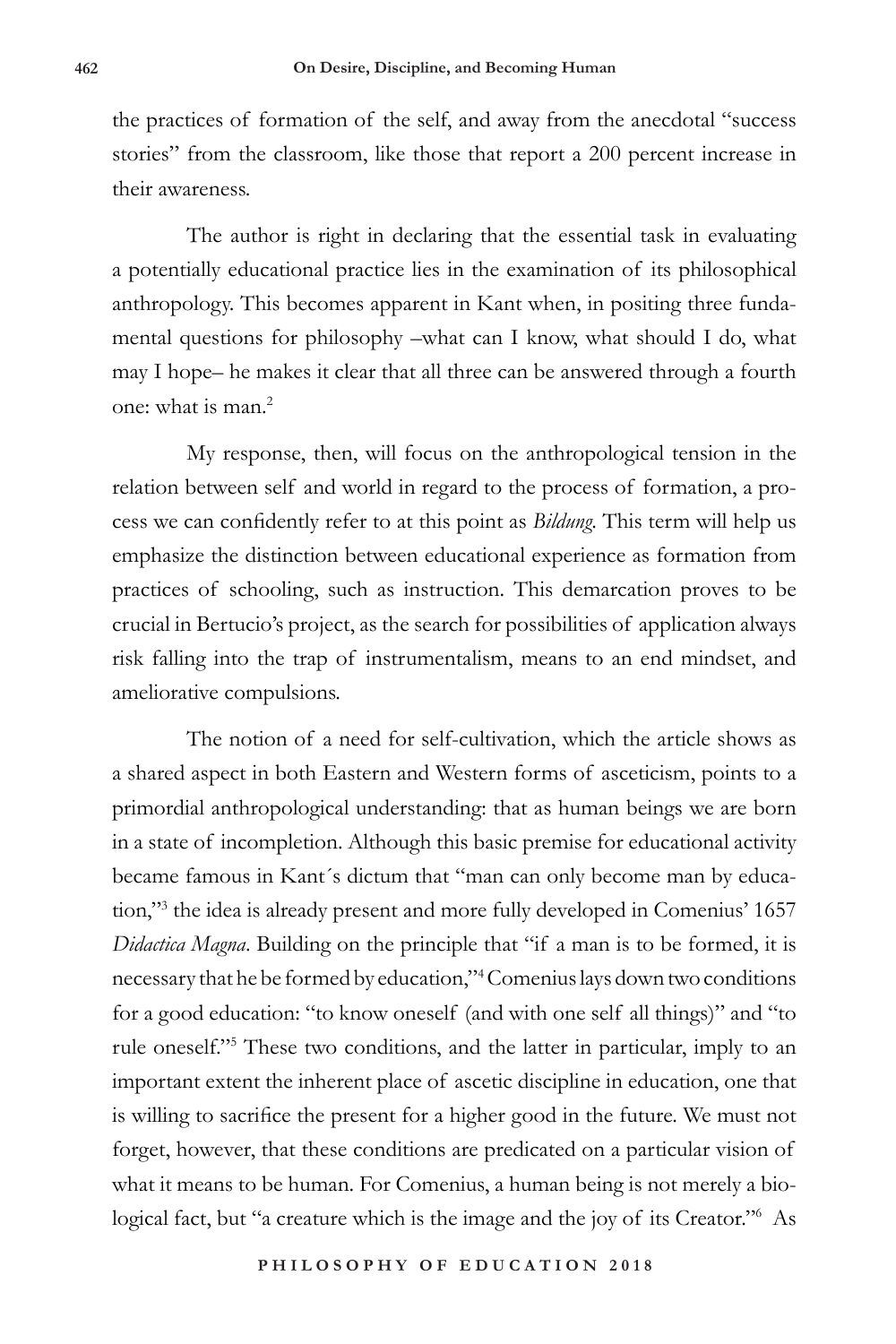an anthropological position, it implies particular understandings of the relation between the self with itself and with the world, which in turn have implications for what it means to be *formed* or cultivated.

Bertucio announces that for his analysis it is necessary to "examine the implicit anthropologies underlying ascetic practices in order to discern whether they have pedagogical value" and goes on to provide an informative description of understandings of such practices both in Christianity and Buddhism. Examining anthropologies and determining pedagogical value are two different tasks, though closely interrelated. The examination of anthropologies requires more than a description of practices. If we are to look at what is implicit about these practices, it demands a consideration of the substantial dimensions that constitute the subject as such and the dynamics of said dimensions in the process of formation. The German Idealist tradition of *Bildung* provides us here with helpful categories to consider. One of them is the notion of human *substance*. Another is the distinction between inner world (*Innenwelt*) and external world (*Umwelt*). For Wilhelm von Humboldt, "it is the ultimate task of our existence to achieve as much substance as possible for our concept of humanity in our person."<sup>7</sup> This statement of having to achieve substance speaks of an anthropology on incompletion, but also one that does not start from a clean slate. It resonates with Kant´s in the position that becoming human is predicated on expanding the dispositions that are already present in us (placed there by Providence, in Kant´s terms). It is at this point that the relation of the self with itself (*Innenwelt*) and with the world (*Umwelt*) become a tension. For some, like Humboldt, linking the self to the world is the basic necessary condition for the expansion of our human powers and substance. The very possibility of an inner self is formed as a response to the connections it establishes with the outer world. For others, like Kierkegaard or even Heidegger, the world of the "they" is seen with suspicion, a source of inauthenticity that precludes the possibility of singularity, highlighting instead the need to return to grasping the self in itself. Bertucio tells us that an essential aspect of the ascetic project is the integration of mind and body, but if the project is to be evaluated in anthropological terms, then it necessarily has to take into account the question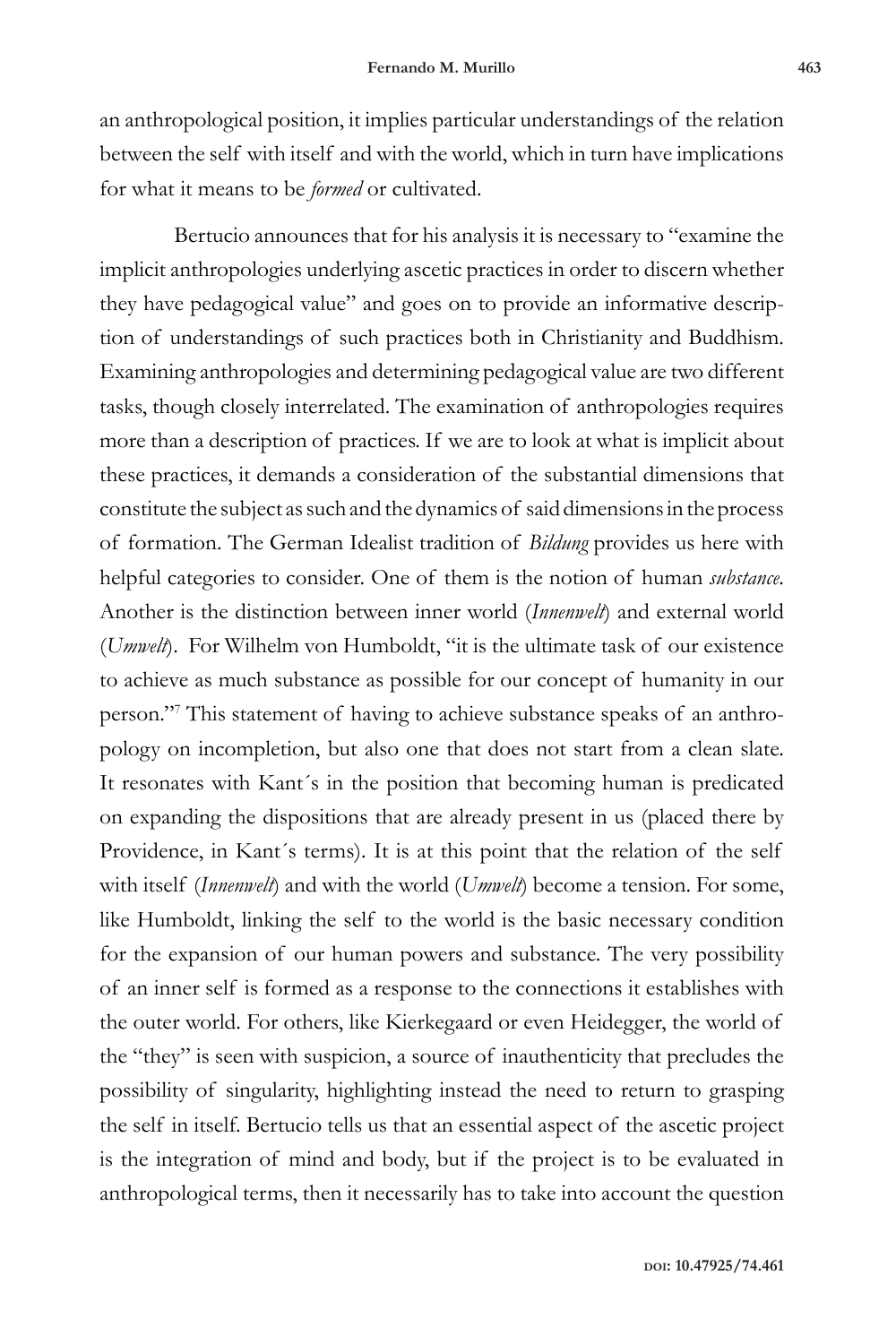of ontology and the way in which it deals with the relation between inner and outer, the unity of mind and body and its being-in-the-world. The relation of the I with the not-I.

It is at this point that Bertucio's article takes an interesting turn. Beyond issues of mind/body integration or attention, we learn that monastic asceticism is also involved in the "rehabilitation of desire" or the "uncovering of true desires". With this turn, the anthropological examination of ascetic discipline recovers an aspect of universality, one that in the psychoanalytic tradition, is not only the drive behind all human endeavours, but also what draws things (and us) together. For Jacques Lacan, it is desire that connects the self with the other, since in his definition, desire is always the desire of and for the other.

In his article, Bertucio points out that in the renewal of the self we see an authentic practice of education as *educere.* Since this practice is one that is taught and communicated through prescriptive texts, it comes about through the other known Latin word for education: *educare*. By bringing in the aspect of desire, however, the Eros that drives both *educare* and *educere* allows us perhaps to imagine Bertucio's ascetic formation as a practice of *Seducere,* an education that beckons and seduces.

Taken together, the attention to self and other, mind and body, intellectual work, and spiritual orientation, the disciplines at the heart of ascetic practice that Brett Bertucio has compellingly invited us to consider are revealed as practices that begin and end in love. As such, monastic disciplines find their home in the formative and spiritually enhancing practice of study. It is in study, the site of education, where we can judge their true pedagogical value.

<sup>1</sup> David Bentley Hart, *The New Testament* (New York: Yale University Press, 2017).

<sup>2</sup> Immanuel Kant, *Lectures on Logic* (Cambridge: Cambridge University Press, 1992), 538.

<sup>3</sup> Immanuel Kant, *On Education* (Boston: D.C. Heath & Co. Publishers, 1900), 6.

<sup>4</sup> Johan Amos Comenius, *The Great Didactic* (New York & London: McGraw-Hill Education Classics, 1931), 33.